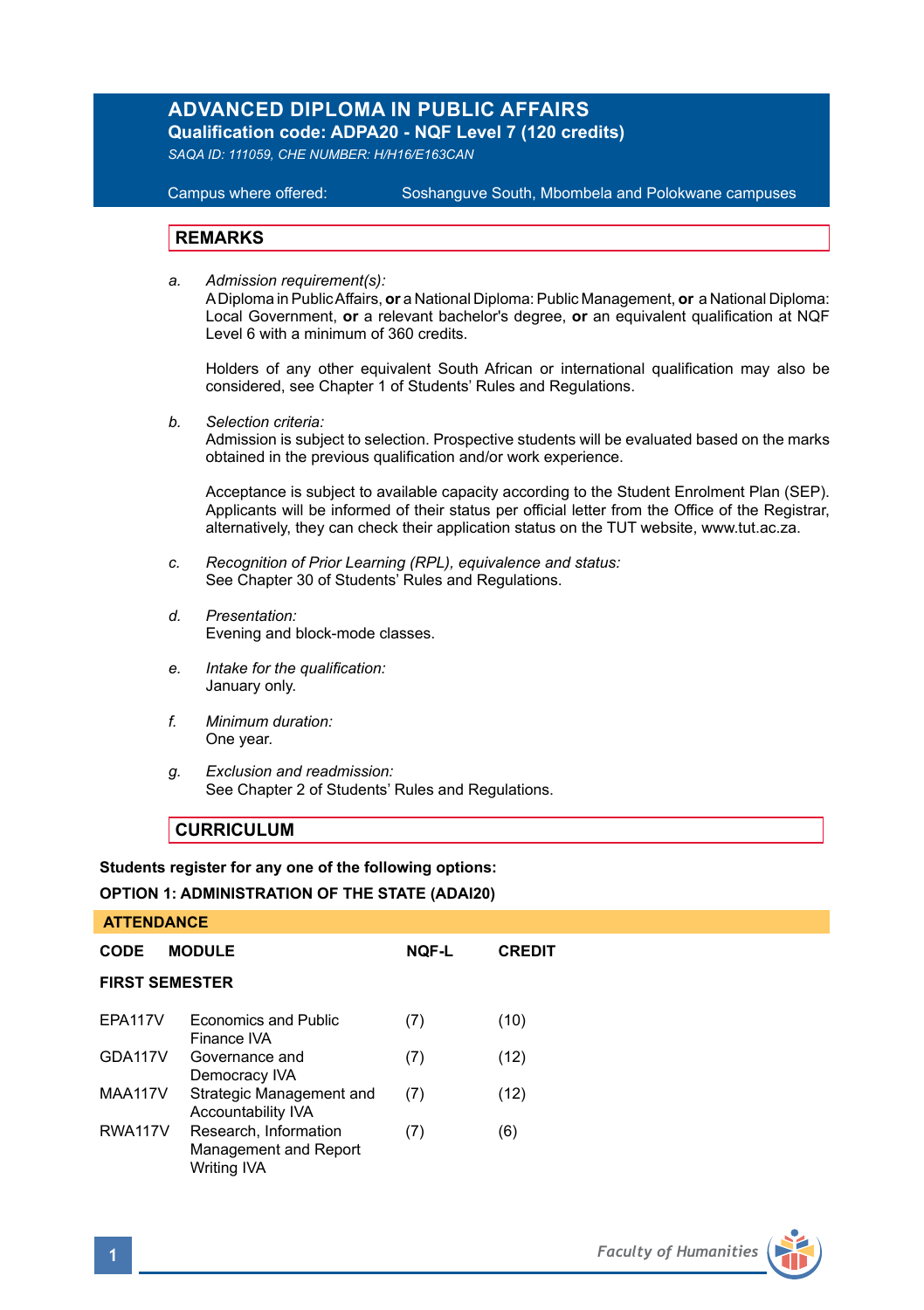| VCA117V                | Public Value and Change<br>Management IVA                        | (7) | (10)         |  |  |
|------------------------|------------------------------------------------------------------|-----|--------------|--|--|
|                        | plus one of the following modules:                               |     |              |  |  |
| LGA117V<br>MEA117V     | <b>Local Government IVA</b><br>Monitoring and Evaluation IVA (7) | (7) | (10)<br>(10) |  |  |
|                        | TOTAL CREDITS FOR THE SEMESTER:                                  |     | 60           |  |  |
| <b>SECOND SEMESTER</b> |                                                                  |     |              |  |  |
| EPB117V                | <b>Economics and Public</b><br>Finance IVB                       | (7) | (10)         |  |  |
| GDB117V                | Governance and<br>Democracy IVB                                  | (7) | (12)         |  |  |
| MAB117V                | Strategic Management and<br><b>Accountability IVB</b>            | (7) | (12)         |  |  |
| <b>RWB117V</b>         | Research, Information<br>Management and Report<br>Writing IVB    | (7) | (6)          |  |  |
| VCB117V                | Public Value and Change<br>Management IVB                        | (7) | (10)         |  |  |
|                        | plus one of the following modules:                               |     |              |  |  |
| LGB117V<br>MEB117V     | <b>Local Government IVB</b><br>Monitoring and Evaluation IVB (7) | (7) | (10)<br>(10) |  |  |
|                        | TOTAL CREDITS FOR THE SEMESTER:                                  |     | 60           |  |  |
|                        | TOTAL CREDITS FOR THE OPTION 1:                                  |     | 120          |  |  |

# **OPTION 2: LOCAL GOVERNMENT (ADPB20)**

| <b>ATTENDANCE</b>     |                                                                      |              |               |  |  |  |
|-----------------------|----------------------------------------------------------------------|--------------|---------------|--|--|--|
| <b>CODE</b>           | <b>MODULE</b>                                                        | <b>NOF-L</b> | <b>CREDIT</b> |  |  |  |
| <b>FIRST SEMESTER</b> |                                                                      |              |               |  |  |  |
| GDA117V               | Governance and<br>Democracy IVA                                      | (7)          | (12)          |  |  |  |
| MAA117V               | Strategic Management and<br><b>Accountability IVA</b>                | (7)          | (12)          |  |  |  |
| MFA117V               | Municipal Finance IVA                                                | (7)          | (10)          |  |  |  |
| RWA117V               | Research, Information<br>Management and Report<br><b>Writing IVA</b> | (7)          | (6)           |  |  |  |
| <b>UPA117V</b>        | Urban Planning and Local<br>Government Economic<br>Development IVA   | (7)          | (10)          |  |  |  |
|                       | plus one of the following modules:                                   |              |               |  |  |  |
| CPD117V               | Citizenry and Public Service<br>Delivery IVA                         | (7)          | (10)          |  |  |  |
| <b>PIJ117V</b>        | Project Management IVA                                               | (7)          | (10)          |  |  |  |
|                       | TOTAL CREDITS FOR THE SEMESTER:                                      |              | 60            |  |  |  |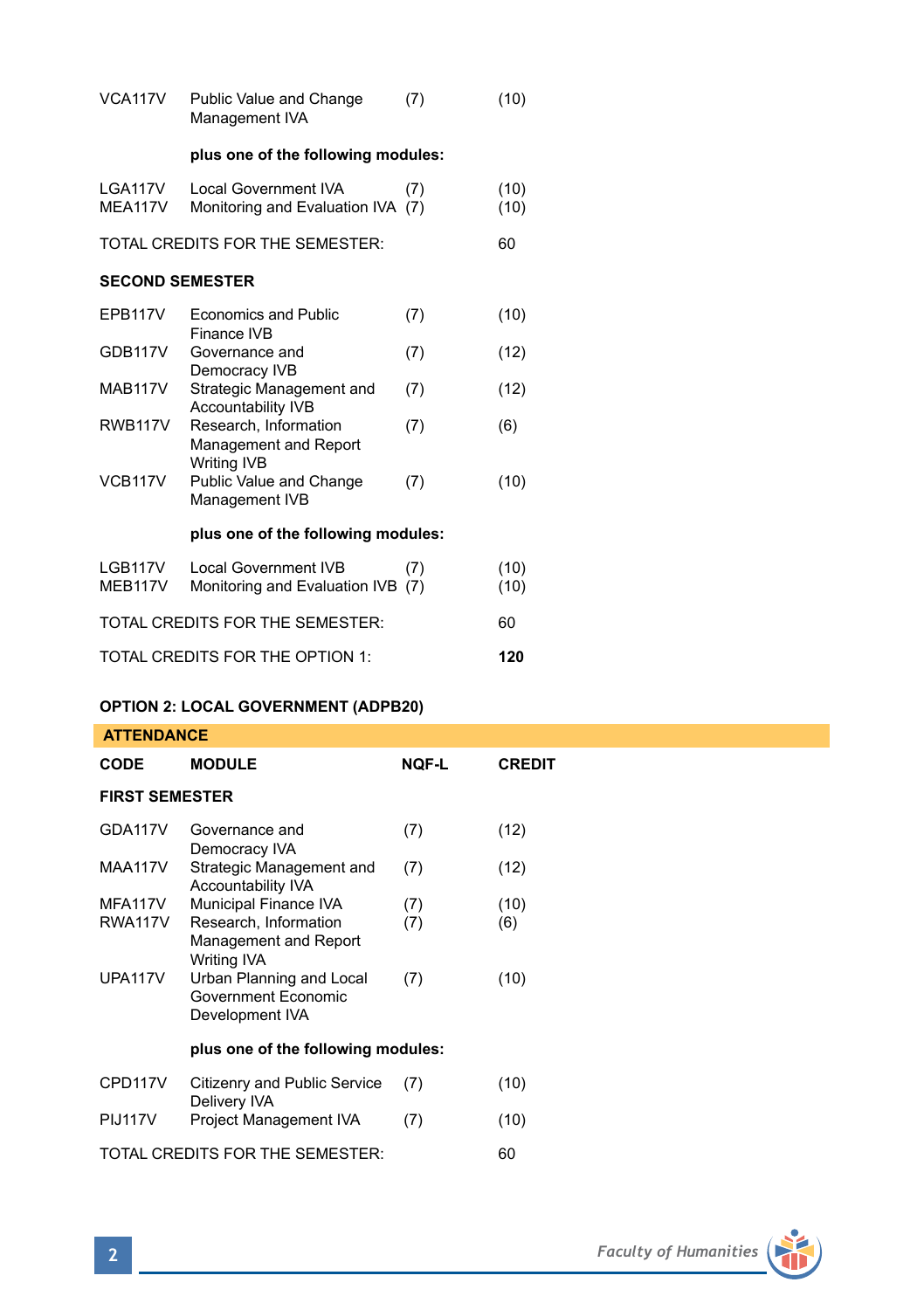## **SECOND SEMESTER**

| GDB117V             | Governance and<br>Democracy IVB                                               | (7) | (12) |
|---------------------|-------------------------------------------------------------------------------|-----|------|
| <b>MAB117V</b>      | Strategic Management and<br><b>Accountability IVB</b>                         | (7) | (12) |
| MFB117V             | Municipal Finance IVB                                                         | (7) | (10) |
| <b>RTL117V</b>      | Rural Development and<br><b>Traditional Leadership</b>                        | (7) | (10) |
| <b>RWB117V</b>      | Research, Information                                                         | (7) | (6)  |
|                     | Management and Report                                                         |     |      |
|                     | Writing IVB                                                                   |     |      |
|                     |                                                                               |     |      |
|                     |                                                                               |     |      |
|                     | plus one of the following modules:                                            |     |      |
| <b>MPM117V</b>      | Municipal Property and                                                        | (7) | (10) |
| SSR <sub>117V</sub> | Infrastructure Management<br>Sectoral and Stakeholder<br><b>Relations IVB</b> | (7) | (10) |
|                     | TOTAL CREDITS FOR THE SEMESTER:                                               |     | 60   |

# **MODULE INFORMATION (OVERVIEW OF SYLLABUS)**

The syllabus content is subject to change to accommodate industry changes. Please note that a more detailed syllabus is available at the department or in the study guide that is applicable to a particular module. At time of publication, the syllabus content was defined as follows:

## **C**

## **CITIZENRY AND PUBLIC SERVICE DELIVERY IVA (CPD117V) 1 X 3-HOUR PAPER** *(Module custodian: Department of Public Management)*

## The module is designed to equip a student with advanced knowledge, competencies and contextually relevant skills as they relate planning, performing and controlling the project. A student should be able to define the concept of citizenry in the context of the contemporary approaches to understanding the public sphere, and determine its implication on service delivery, demonstrate the praxis of public sphere, especially in relation to the way politicians, the media and citizens contest the public space, and the extent to which this shape public policy and service delivery, analyse the politics of service delivery and determine their meaning on the post-apartheid South Africa. (Total tuition time: ± 100 hours)

## **E**

## **ECONOMICS AND PUBLIC FINANCE IVA (EPA117V) 1 X 3-HOUR PAPER<br>
ECONOMICS AND PUBLIC FINANCE IVB (EPB117V) 1 X 3-HOUR PAPER ECONOMICS AND PUBLIC FINANCE IVB (EPB117V)** *(Module custodian: Department of Public Management)*

The module is designed to equip a student with advanced knowledge, competencies and contextually relevant skills as they relate to the state and economy. A student should be able to apply, evaluate and share broad understanding of key terms, concepts, facts, principles, and rules relating to economy and public finance, discuss the theory of the state and the foundations of economic thought, identify different forms of states and determine their consequences in the economy, explain the role of government in the economy, and analyse different socio-economic models. (Total tuition time: ± 100 hours)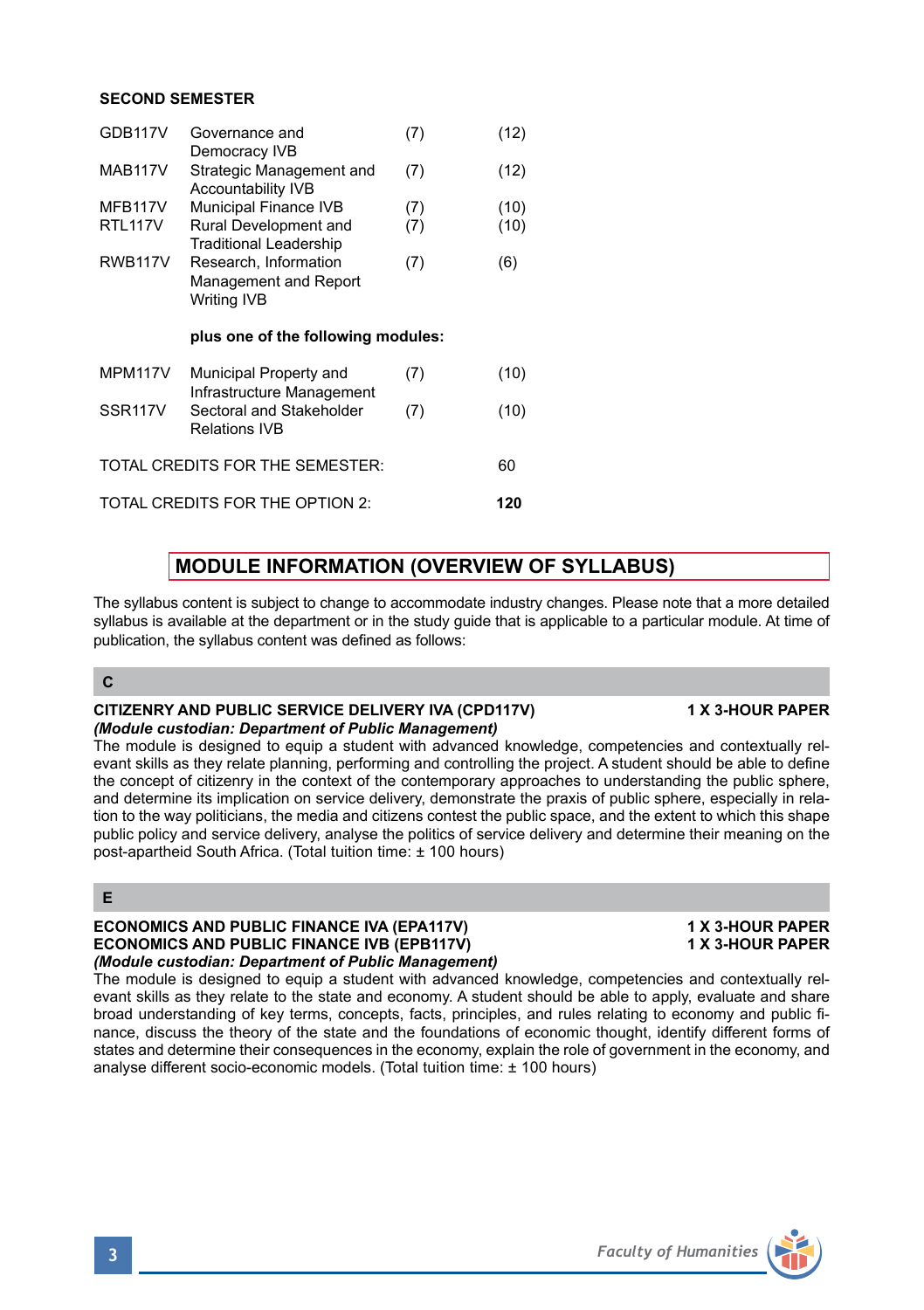## **GOVERNANCE AND DEMOCRACY IVA (GDA117V) 1 X 3-HOUR PAPER GOVERNANCE AND DEMOCRACY IVB (GDB117V)** *(Module custodian: Department of Public Management)*

The module is designed to equip a student with advanced knowledge, competencies and contextually relevant skills for integrated and critical understanding of governance and democracy and their praxis in the administration of state. A student should be able to explain the concepts of governance, public leadership, and democracy, including their theoretical and philosophical foundations, discuss the principles of leadership and democracy, explain the relationship between democracy and developmental state, identify different governance systems and paradigms and evaluate their impact on managing public affairs, reflect on the macroorganisation of the state, using South Africa as a case study. (Total tuition time: ± 120 hours)

## **L**

### **LOCAL GOVERNMENT IVA (LGA117V)** 1 1 X 3-HOUR PAPER<br>
1 OCAL GOVERNMENT IVR (LGB117V) 1 2 3-HOUR PAPER **LOCAL GOVERNMENT IVB (LGB117V)** *(Module custodian: Department of Public Management)*

The module is designed to equip a student with advanced knowledge, competencies and contextually relevant skills as they relate to the state and economy. A student should be able to discuss the developmental orientation of the South African state, with specific reference to developmental local government, relate the notion of developmental state to developmental local government, explain and justify the role of local government in the South African context, define and evaluate the constitutional imperatives of local government, analyse a broad overview of legislation applicable to local government, and assess the political administrative interface in local government. (Total tuition time: ± 100 hours)

## **M**

### **MONITORING AND EVALUATION IVA (MEA117V) 1 X 3-HOUR PAPER MONITORING AND EVALUATION IVB (MEB117V)** *(Module custodian: Department of Public Management)*

The module is designed to equip a student with advanced knowledge, competencies and contextually relevant skills as they relate to monitoring and evaluation in the public sector. A student should be able to demonstrate understanding of key terms and concepts related to monitoring and evaluation in the public sector, explain the significance of monitoring and evaluation in the public sector, give an overview of the evolution of monitoring and evaluation in the public sector, understand institutional framework for monitoring and evaluation in South Africa, and understand the key professional competencies required for a manager of evaluations to conduct meaningful evaluations in a developmental context as identified in the National Development Plan(NDP). (Total tuition time: ± 100 hours)

## **MUNICIPAL FINANCE IVA (MFA117V) 1 X 3-HOUR PAPER MUNICIPAL FINANCE IVB (MFB117V)**

## *(Module custodian: Department of Public Management)*

The module is designed to equip a student with advanced knowledge, competencies and contextually relevant skills as they relate to municipal finance. A student should be able to identify and interpret legislative framework for municipal financial management in South Africa, apply the Inter-governmental Fiscal Relations Act 97 of 1997 to municipal financial management, apply techniques and South African statutes to cash and investment management in a municipal environment, plan a municipal budgeting and reporting cycle by linking it to integrated development planning. (Total tuition time: ± 100 hours)

## **MUNICIPAL PROPERTY AND INFRASTRUCTURE MANAGEMENT (MPM117V) 1 X 3-HOUR PAPER** *(Module custodian: Department of Public Management)*

The module is designed to equip a student with advanced knowledge, competencies and contextually relevant skills as they relate to municipal property and infrastructure management. A student should be able to understand key concepts/terms related to municipal property/capital assets and infrastructure management, understand municipal property and infrastructure management policy/legislative framework, design and implement municipal asset and infrastructure plan, and design and implement asset registers. A student should also be able to institutionalise municipal asset and infrastructure control system, account for capital assets using Generally Acceptable Accounting Principles (GAAP), and link municipal property and infrastructure management to service delivery. (Total tuition time: ± 100 hours)

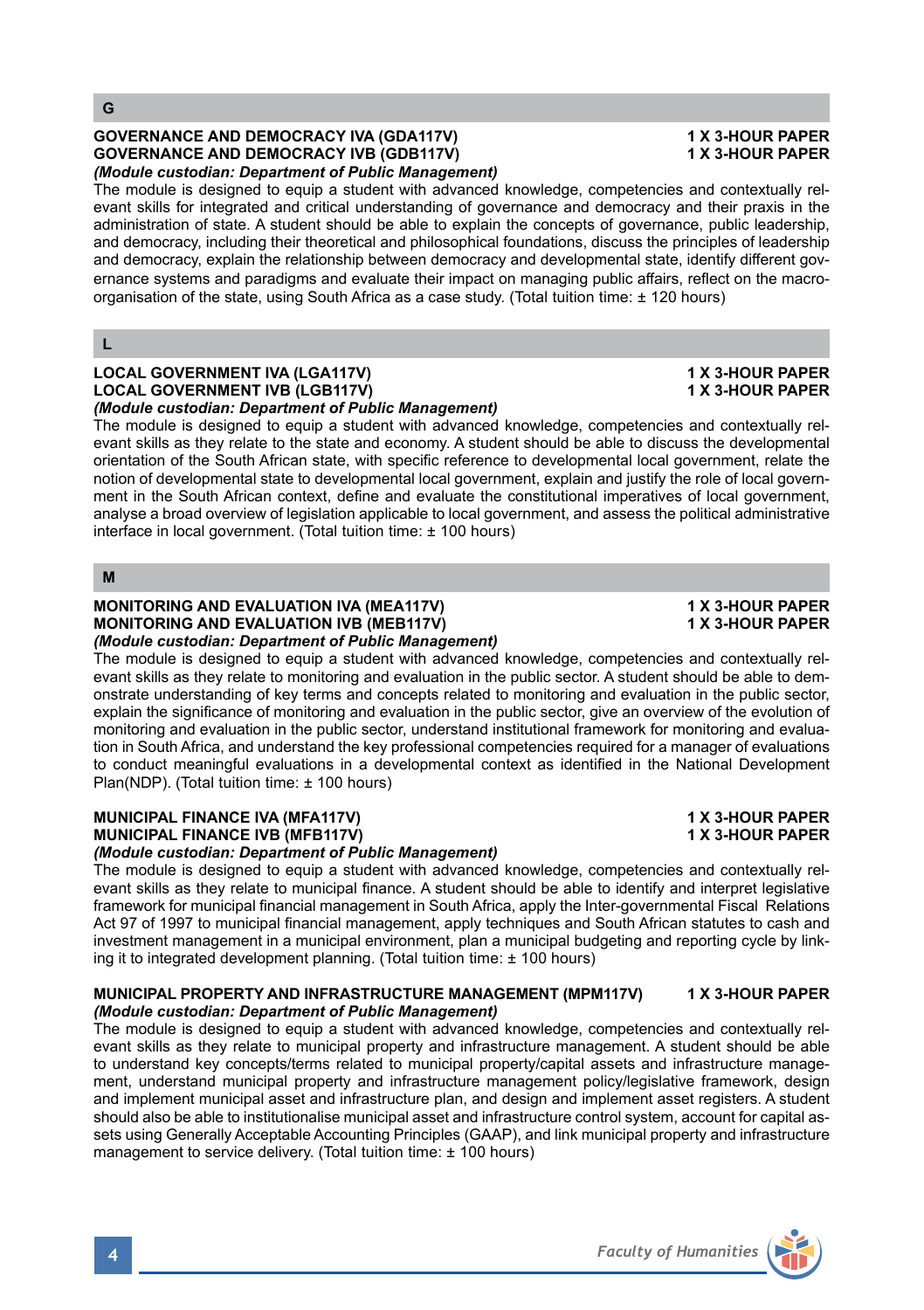**R**

## **PROJECT MANAGEMENT IVA (PIJ117V) 1 X 3-HOUR PAPER**

## *(Module custodian: Department of Public Management)*

The module is designed to equip a student with advanced knowledge, competencies and contextually relevant skills as they relate planning, performing and controlling the project. A student should be able to define project scope, quality, responsibility and activity sequence, develop project schedule, explain how resources are incorporated into the project plan and schedule, including the constraints, and estimate the cost of the project. (Total tuition time: ± 100 hours)

### **PUBLIC VALUE AND CHANGE MANAGEMENT IVA (VCA117V) 1 X 3-HOUR PAPER PUBLIC VALUE AND CHANGE MANAGEMENT IVB (VCB117V)** *(Module custodian: Department of Public Management)*

The module is designed to equip a student with advanced integrated knowledge, competencies and contextually relevant skills to be able to justify decisions and actions drawing on appropriate public values, approaches and change management within a supported environment. A student should be able to explain the concept of public value and show its relation to change management, discuss the historical and theoretical antecedents of public value, discuss the theoretical and practical aspects of public value, demonstrate how public value is created, and demonstrate how public values frame public affairs. (Total tuition time: ± 100 hours)

### **RESEARCH, INFORMATION MANAGEMENT AND REPORT 4 X 3-HOUR PAPER WRITING IVA (RWA117V) RESEARCH, INFORMATION MANAGEMENT AND REPORT 4X 3-HOUR PAPER WRITING IVB (RWB117V)**

## *(Module custodian: Department of Public Management)*

The module is designed to equip a student with advanced knowledge, competencies and contextually relevant skills to conduct research on any public sector matter for policy advice, manage information, compile or write reports on any matter relating to the administration of the state. A student should be able to use appropriate research methodology and techniques to gather information for policy development, analysis, implementation, and understand the purpose of policy research, proactively identify policy related issues, gather information/data about them, and analyse the same for policy advice, and write policy research reports. (Total tuition time: ± 60 hours)

### **RURAL DEVELOPMENT AND TRADITIONAL LEADERSHIP (RTL117V) 1 X 3-HOUR PAPER** *(Module custodian: Department of Public Management)*

The module is designed to equip a student with advanced knowledge, competencies and contextually relevant skills as they relate to rural development and traditional leadership. A student should be able to explain the meaning of rural development, historicise rural development and settlement in South Africa, discuss the sociology, economics and morphology of rurality, explain rural land use, development economics and agriculture, discuss rural development and land reform, and identify financing models for rural development projects or initiatives and discuss each of them. (Total tuition time: ± 100 hours)

## **S**

### SECTORAL AND STAKEHOLDER RELATIONS IVB (SSR117V) **1 A 3-HOUR PAPER** *(Module custodian: Department of Public Management)*

The module is designed to equip a student with advanced knowledge, competencies and contextually relevant skills as they relate to sectoral and stakeholder relations management. A student should be able to apply contemporary theoretical insights into stakeholder relations management to promote inclusiveness in the decision-making processes, institutionalise multi-sectoral interface and inter-sectoral collaboration to optimise local democracy, build, sustain, and manage stakeholder relationship, and design stakeholder engagement strategy. (Total tuition time: ± 100 hours)

## **STRATEGIC MANAGEMENT AND ACCOUNTABILITY IVA (MAA117V) 1 X 3-HOUR PAPER STRATEGIC MANAGEMENT AND ACCOUNTABILITY IVB (MAB117V)** *(Module custodian: Department of Public Management)*

The module is designed to equip a student with advanced integrated and applied knowledge, competencies and contextually relevant skills to be able to develop coherent strategic and performance plans aligned with policy and regulatory framework across all spheres of government, to promote efficiency, effectiveness, and accountability in managing public affairs. (Total tuition time: ± 120 hours)

## **5** *Faculty of Humanities*